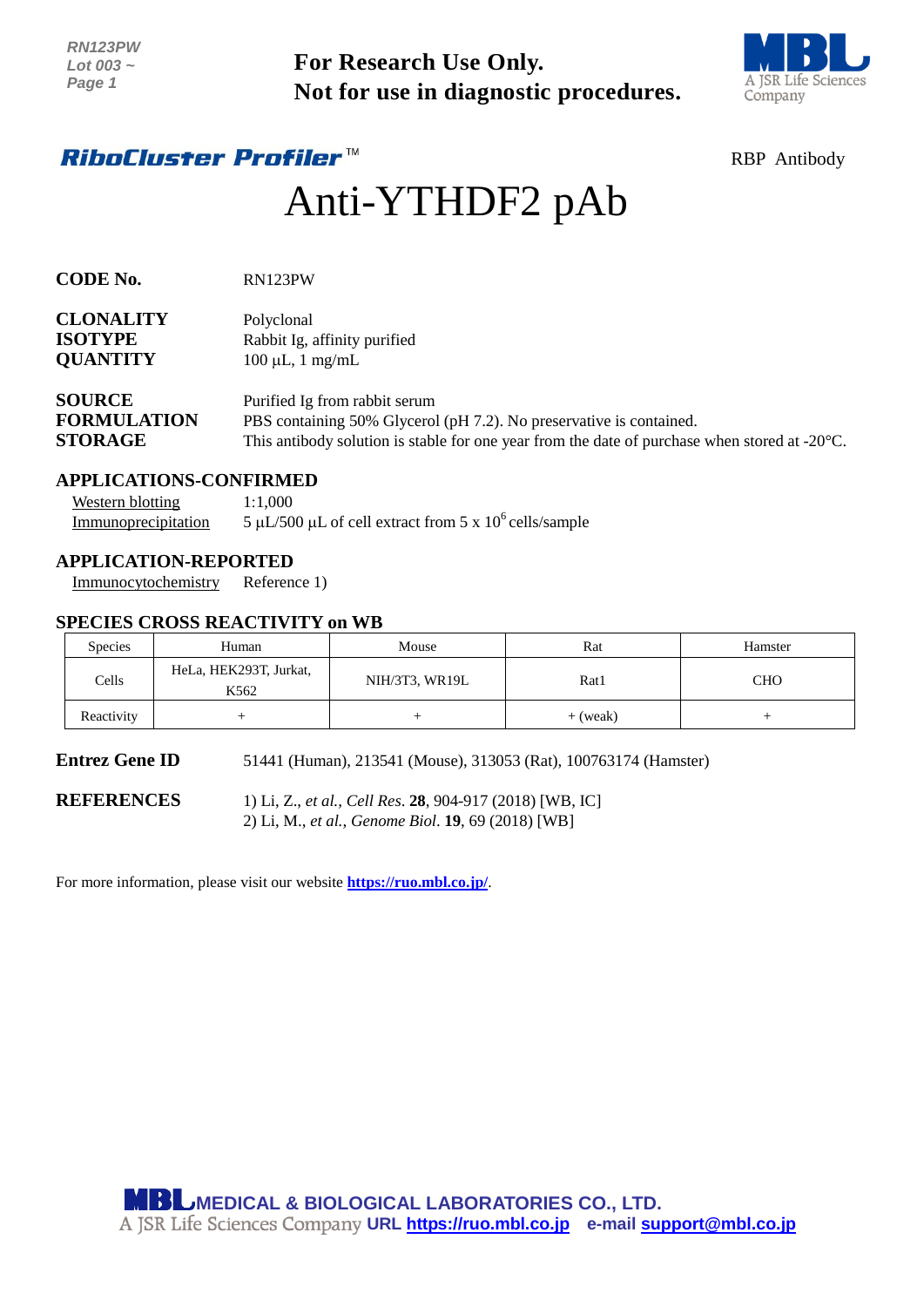#### *g* **SDS-PAGE & Western blotting**

- 1) Wash 1 x 10<sup>7</sup> cells 3 times with PBS and suspend them in 1 mL of Laemmli's sample buffer, then sonicate briefly (up to 20 sec.).
- 2) Boil the samples for 3 min. and centrifuge. Load 10  $\mu$ L of the sample per lane in a 1-mm-thick SDS-polyacrylamide gel (10%) acrylamide) for electrophoresis.
- 3) Blot the protein to a polyvinylidene difluoride (PVDF) membrane at 1 mA/cm<sup>2</sup> for 1 hr. in a semi-dry transfer system (Transfer Buffer: 25 mM Tris, 190 mM glycine, 20% methanol). See the manufacturer's manual for precise transfer procedure.
- 4) To reduce nonspecific binding, soak the membrane in 5% skimmed milk (in PBS, pH 7.2) overnight at 4°C.
- 5) Wash the membrane with PBS-T [0.05% Tween-20 in PBS] (5 min. x 3).
- 6) Incubate the membrane with primary antibody diluted with 1% skimmed milk (in PBS, pH 7.2) as suggested in the **APPLICATIONS** for 1 hr. at room temperature. (The concentration of antibody will depend on the conditions.)
- 7) Wash the membrane with PBS-T (10 min. x 3).
- 8) Incubate the membrane with 1:5,000 of [Anti-IgG \(Rabbit\) pAb-HRP](http://ruo.mbl.co.jp/g/dtl/A/330/) (MBL; code no. 458) diluted with 1% skimmed milk (in PBS, pH 7.2) for 1 hr. at room temperature.
- 9) Wash the membrane with PBS-T (10 min. x 3).
- 10) Wipe excess buffer on the membrane, then incubate it with appropriate chemiluminescence reagent for 1 min. Remove extra reagent from the membrane by dabbing with paper towel, and seal it in plastic wrap.
- 11) Expose to an X-ray film in a dark room for 3 min. Develop the film as usual settings. The condition for exposure and development may vary.

(Positive controls for Western blotting; HeLa, HEK293T, Jurkat, NIH/3T3, WR19L and CHO)



*Western blotting analysis of YTHDF2*

| Lane 1: | HeLa    |
|---------|---------|
| Lane 2: | HEK293T |
| Lane 3: | Jurkat  |
| Lane 4: | K562    |
| Lane 5: | NIH/3T3 |
| Lane 6: | WR19L   |
| Lane 7: | Rat1    |
| Lane 8: | СНО     |

Immunoblotted with Anti-YTHDF2 pAb (MBL; code no. RN123PW)